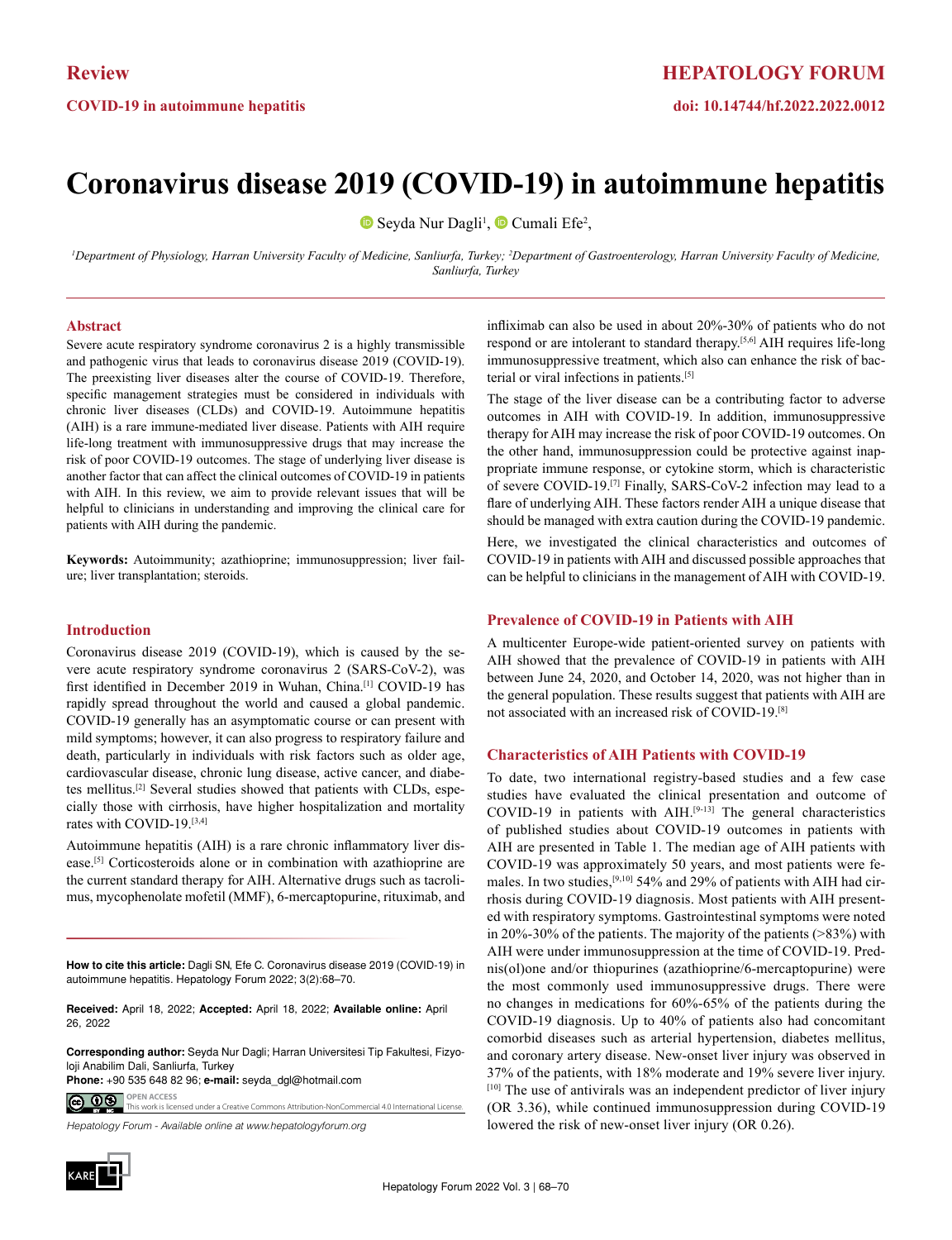| <b>Table 1.</b> Characteristics of published data about COVID-19 outcomes in patients with AIH |                           |                                              |                 |                  |
|------------------------------------------------------------------------------------------------|---------------------------|----------------------------------------------|-----------------|------------------|
| Study                                                                                          | <b>Number of patients</b> | Immunosuppressive therapy<br>during COVID-19 | Hospitalization | <b>Mortality</b> |
| Gerussi et al. <sup>[12]</sup>                                                                 | 10                        | 100%                                         | 60%             | 10%              |
| Marjot et al. <sup>[9]</sup>                                                                   | 70                        | 83%                                          | 76%             | 23%              |
| Efe et al. $[10]$                                                                              | 110                       | 93%                                          | 46%             | 10%              |
| Efe et al. $[11]$                                                                              | 254                       | 92%                                          | 37%             | 7%               |

## **Outcomes of COVID-19 in Patients with AIH**

In an international study,<sup>[9]</sup> COVID-19 outcomes of AIH (n=70) were compared with propensity score-matched (PSM) patients with non-AIH CLD (n=932) and healthy controls (n=769). The hospitalization rates, intensive care unit (ICU) admission rates, and all-cause mortality were not different between AIH and non-AIH CLDs. PSM analysis of patients with AIH versus healthy controls (n=769) revealed an increased risk of hospitalization in patients with AIH (+18.4%), but a similar risk of ICU admission and mortality in AIH and healthy controls. Another study compared the outcomes of AIH (n=110) with a PSM cohort of non-AIH CLD (n=220) and COVID-19.[10] The rates of hospitalization (46.4% vs 50.0%), need for supplemental oxygen (38.2% vs 42.2%), severe COVID-19 (15.5% vs 20.2%), and all-cause mortality (10% vs 11.5%) were similar in AIH and non-AIH CLDs.

In patients with AIH, age and comorbid conditions were predictors of severe COVID-19 outcomes, but cirrhosis was the strongest predictor of severe outcomes and mortality.<sup>[9,10]</sup> Overall mortality was 31% in AIH patients with baseline cirrhosis, while only 1.3% in those without.[10] The presence of liver injury and continued immunosuppression during COVID-19 were not associated with severe COVID-19. AIH activity (remission vs nonremission) was also not associated with the outcome.[10,11]

### **Immunosuppressive Drugs and COVID-19 Severity in AIH**

The use of immunosuppression was not associated with outcomes in a previous study which included 58 immunosuppressive-treated AIH patients with COVID-19.[9] However, the small population size in this study did not allow for more powerful analyses. In another study,<sup>[10]</sup> dose reduction of immunosuppression during COVID-19 did not lower the risk of severe COVID-19 in AIH. Indeed, this outcome is not unexpected as the immunosuppressive effects of AIH medications continue 8-12 weeks after their discontinuation. In a follow-up study,[11] the authors included 254 patients with AIH, of whom 234 (92%) were taking immunosuppressive therapy during COVID-19 diagnosis. This study showed that patients with AIH on glucocorticoids (aOR 4.73) and patients receiving thiopurine treatment (aOR 4.78) were at an increased risk of increased COVID-19 severity compared with patients who did not receive treatment. Patients under both prednisolone-equivalent dose ≤5 mg/day (aOR 2.93) and >5 mg/day (aOR 8.30) were also at increased risk of poor outcomes. Patients who were using MMF (aOR 3.56) and tacrolimus (aOR 4.09) were also associated with poor COVID-19 outcomes.

## **AIH Triggered by COVID-19**

AIH initially presentation following a bacterial or viral infection is a well-known phenomenon.<sup>[5,6]</sup> COVID-19 can alter immunological tolerance and lead to the new-onset or flare of a preexisting AIH. Few case

studies suggested that AIH can be diagnosed for the first time during or a short time after COVID-19.[14,15] The diagnosis and treatment of AIH in active COVID-19 are challenging. Liver biopsy is not mandatory for AIH diagnosis in these patients if they have characteristic laboratory and serological findings.[16] Immunosuppressive therapy should be given during COVID-19 for patients with features of severe AIH, while it can be delayed in patients with mild hepatitis until recovery from COVID-19. These results also suggest that AIH should be considered among differential diagnoses in individuals who develop liver injury during or immediately after COVID-19.

#### **Preventive Measures for Patients with AIH during COVID-19**

The association between AIH and adverse COVID-19 outcomes supports the importance of preventive measures in this patient population. Vaccination against SARS-CoV-2 infection, mask-wearing, and social distancing should be strongly recommended for patients with AIH during the COVID-19 pandemic. These patients can also be managed remotely. Telemedicine has become particularly relevant in the management of patients with CLD during the current COVID-19 epidemic as it reduces hospital visits, which lowers the risk of SARS-CoV-2 contamination. Telemedicine was also evaluated for the management of AIH during the COVID-19 pandemic. Compared with the standard care group (in-person visit), adherence to therapy as well as the risk of disease relapse was lower in the telehealth group.<sup>[17]</sup> A recent study evaluated the immune response to SARS-CoV-2 vaccination in 96 patients with AIH.[18] Ten (10%) patients had low or no response to vaccination. Patients with AIH had significantly lower antibody levels than healthy controls, suggesting an early third booster dose is necessary for patients with AIH.

#### **AIH Following COVID-19 Vaccine**

Several case reports described AIH-like liver injury that developed after SARS-CoV-2 vaccination.<sup>[19]</sup> The laboratory and histological findings of most cases mimicked AIH. These patients responded well to corticosteroid therapy; however, one patient progressed to fulminant liver failure and underwent liver transplantation.<sup>[19,20]</sup> These results should not discourage patients from SARS-CoV-2 vaccination. Liver injury is a rare side effect of the COVID-19 vaccines, and the overall benefits of vaccination outweigh the risk of side effects during the pandemic.

**Peer-review:** Externally peer-reviewed.

**Author Contributions:** Concept – SND, CE; Design – SND, CE; Supervision – SND, CE; Fundings – SND, CE; Materials – SND, CE; Data Collection and/ or Processing – SND, CE; Analysis and/or Interpretation – SND, CE; Literature Search – SND, CE; Writing – SND, CE; Critical Reviews – SND, CE.

**Conflict of Interest:** The authors have no conflict of interest to declare.

**Financial Disclosure:** The authors declared that this study has received no financial support.